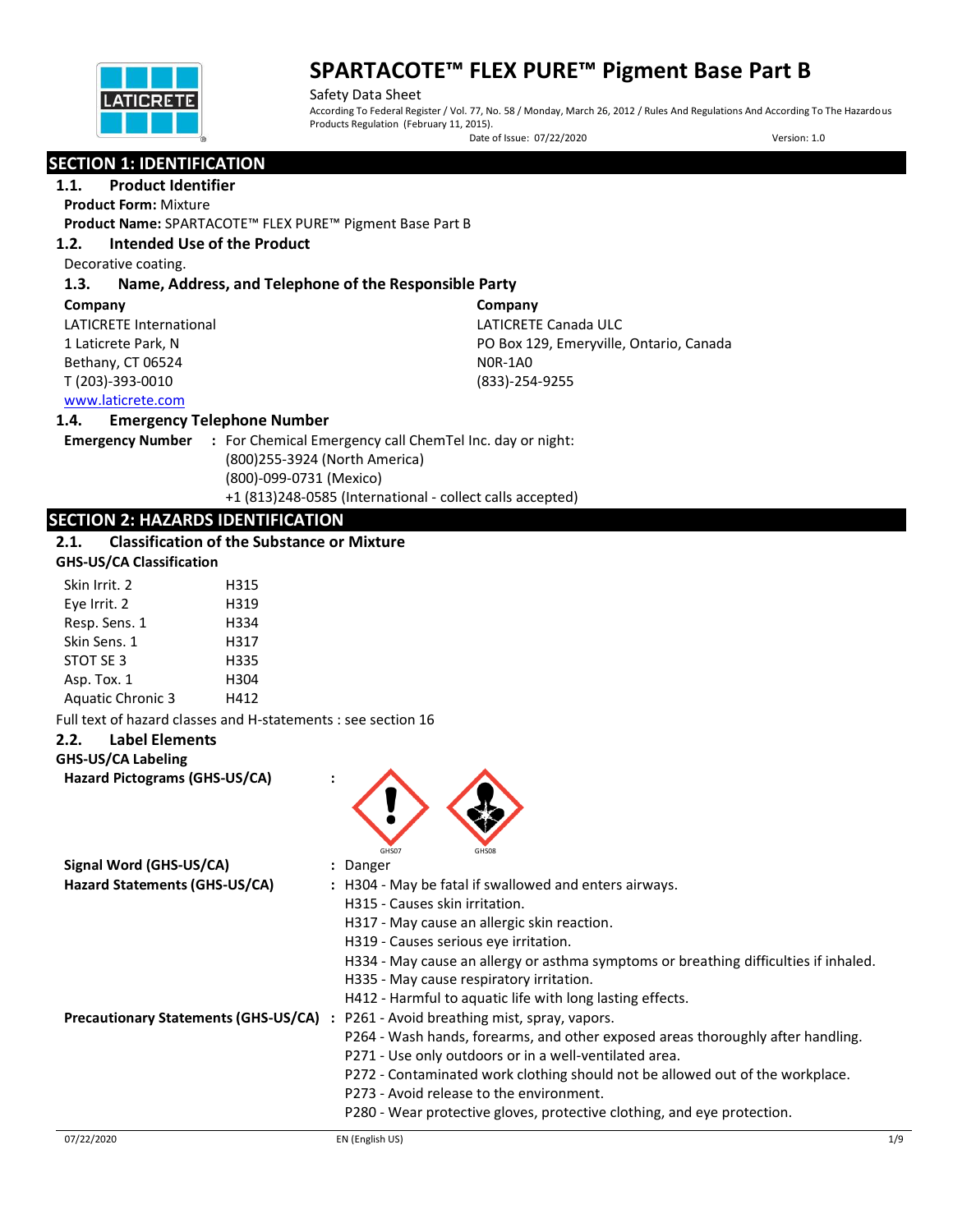Safety Data Sheet

According To Federal Register / Vol. 77, No. 58 / Monday, March 26, 2012 / Rules And Regulations And According To The Hazardous Products Regulation (February 11, 2015).

- P284 [In case of inadequate ventilation] wear respiratory protection.
- P301+P310 IF SWALLOWED: Immediately call a POISON CENTER or doctor.
- P302+P352 IF ON SKIN: Wash with plenty of water.

P304+P340 - IF INHALED: Remove person to fresh air and keep comfortable for breathing.

P305+P351+P338 - IF IN EYES: Rinse cautiously with water for several minutes. Remove contact lenses, if present and easy to do. Continue rinsing.

P312 - Call a POISON CENTER or doctor if you feel unwell.

P321 - Specific treatment (see section 4 on this SDS).

P331 - Do NOT induce vomiting.

P333+P313 - If skin irritation or rash occurs: Get medical advice/attention.

P337+P313 - If eye irritation persists: Get medical advice/attention.

P342+P311 - If experiencing respiratory symptoms: Call a POISON CENTER or doctor.

P362+P364 - Take off contaminated clothing and wash it before reuse.

P403+P233 - Store in a well-ventilated place. Keep container tightly closed.

P405 - Store locked up.

P501 - Dispose of contents/container in accordance with local, regional, national, territorial, provincial, and international regulations.

## **2.3. Other Hazards**

Exposure may aggravate pre-existing eye, skin, or respiratory conditions.

### **2.4. Unknown Acute Toxicity (GHS-US/CA)**

No data available

## **SECTION 3: COMPOSITION/INFORMATION ON INGREDIENTS**

### **3.1. Substance**

Not applicable

### **3.2. Mixture**

| <b>Name</b>                    | <b>Product Identifier</b> | $%$ $*$    | <b>GHS Ingredient Classification</b>       |
|--------------------------------|---------------------------|------------|--------------------------------------------|
| Hexamethylene diisocyanate     | (CAS-No.) 28182-81-2      | 79 - 84    | Acute Tox. 4 (Inhalation:dust, mist), H332 |
| homopolymer                    |                           |            | Skin Sens. 1, H317                         |
|                                |                           |            | STOT SE 3, H335                            |
|                                |                           |            | Aquatic Chronic 3, H412                    |
| Propanol, $1$ (or 2)- $(2-$    | (CAS-No.) 88917-22-0      | $10 - 30$  | Flam. Liq. 4, H227                         |
| methoxymethylethoxy)-, acetate |                           |            | Acute Tox. 4 (Oral), H302                  |
|                                |                           |            | Skin Irrit. 2, H315                        |
|                                |                           |            | Eye Irrit. 2, H319                         |
|                                |                           |            | STOT SE 3, H335                            |
|                                |                           |            | Asp. Tox. 1, H304                          |
| Hexamethylene diisocyanate     | (CAS-No.) 822-06-0        | $\leq 0.5$ | PHNOC <sub>1</sub>                         |
|                                |                           |            | Acute Tox. 4 (Oral), H302                  |
|                                |                           |            | Acute Tox. 3 (Dermal), H311                |
|                                |                           |            | Acute Tox. 1 (Inhalation: vapor), H330     |
|                                |                           |            | Skin Corr. 1C, H314                        |
|                                |                           |            | Eye Dam. 1, H318                           |
|                                |                           |            | Resp. Sens. 1, H334                        |
|                                |                           |            | Skin Sens. 1, H317                         |
|                                |                           |            | Aquatic Acute 3, H402                      |
|                                |                           |            | Aquatic Chronic 3, H412                    |

Full text of H-phrases: see section 16

\*Percentages are listed in weight by weight percentage (w/w%) for liquid and solid ingredients. Gas ingredients are listed in volume by volume percentage (v/v%).

\*\* The actual concentration of ingredient(s) is withheld as a trade secret in accordance with the Hazardous Products Regulations (HPR) SOR/2015-17 and 29 CFR 1910.1200.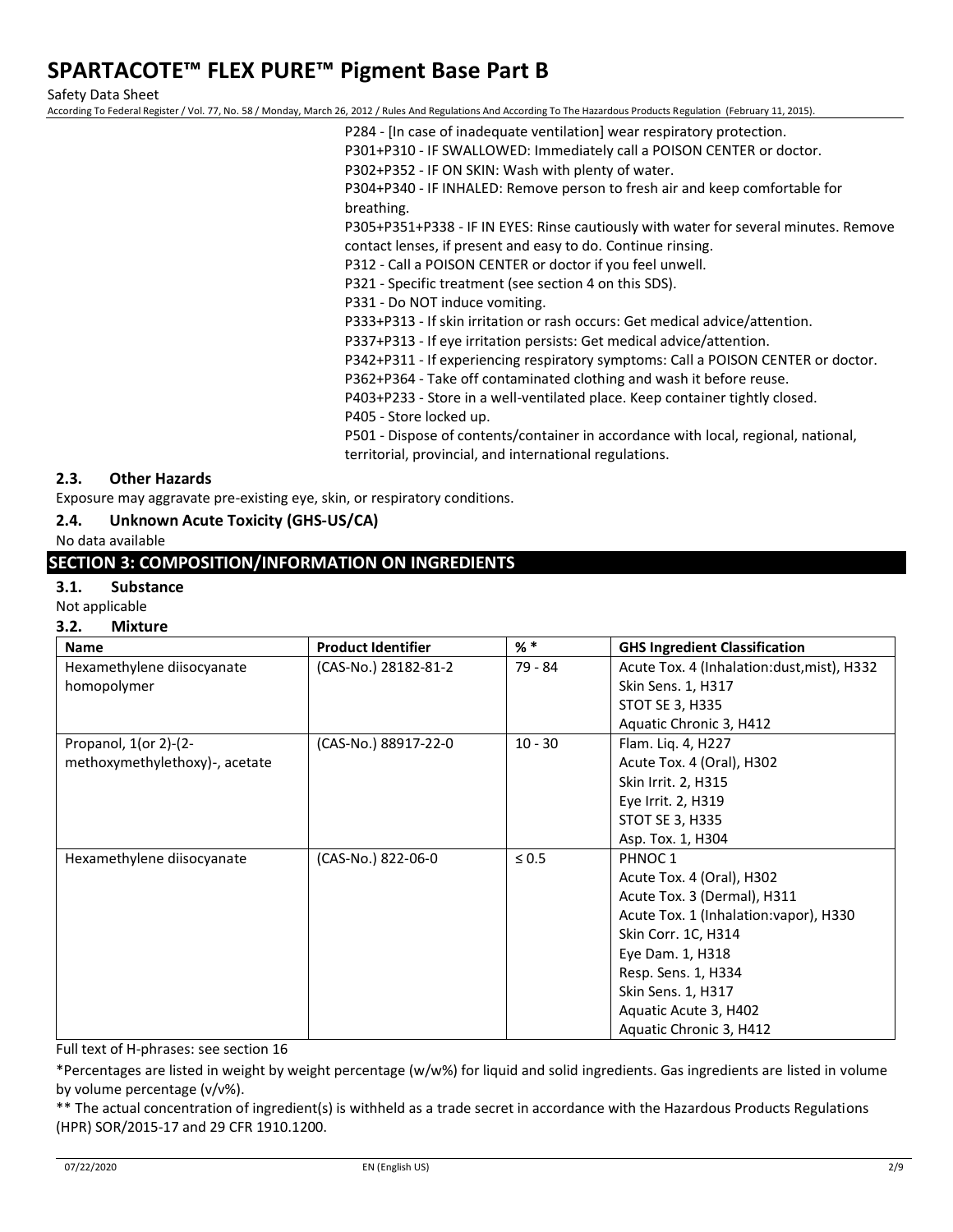Safety Data Sheet

According To Federal Register / Vol. 77, No. 58 / Monday, March 26, 2012 / Rules And Regulations And According To The Hazardous Products Regulation (February 11, 2015).

## **SECTION 4: FIRST AID MEASURES**

## **4.1. Description of First-aid Measures**

**General:** Never give anything by mouth to an unconscious person. If you feel unwell, seek medical advice (show the label where possible).

**Inhalation:** When symptoms occur: go into open air and ventilate suspected area. Obtain medical attention if breathing difficulty persists.

**Skin Contact:** Remove contaminated clothing. Obtain medical attention if irritation/rash develops or persists. Immediately drench affected area with water for at least 15 minutes.

**Eye Contact:** Immediately rinse with water for at least 15 minutes. Remove contact lenses, if present and easy to do. Continue rinsing. Obtain medical attention.

**Ingestion:** Do NOT induce vomiting. Rinse mouth. Immediately call a POISON CENTER or doctor/physician.

## **4.2. Most Important Symptoms and Effects Both Acute and Delayed**

**General:** May cause respiratory irritation. May cause allergy or asthma symptoms or breathing difficulties if inhaled. Skin sensitization. Causes skin irritation. Causes serious eye irritation. May be fatal if swallowed and enters airways.

**Inhalation:** Irritation of the respiratory tract and the other mucous membranes. Exposure may produce cough, mucous secretions, shortness of breath, chest tightness or other symptoms indicative of an allergic/sensitization reaction. This product contains diisocyanates and can induce what is known as isocyanate asthma from both acute and/or chronic exposure.

**Skin Contact:** May cause an allergic skin reaction. Redness, pain, swelling, itching, burning, dryness, and dermatitis.

**Eye Contact:** Contact causes severe irritation with redness and swelling of the conjunctiva.

**Ingestion:** Aspiration into the lungs can occur during ingestion or vomiting and may cause lung injury.

**Chronic Symptoms:** Chronic Inhalation: as a result of previous repeated overexposures, or single large dose, certain individuals develop symptoms to isocyanates at levels way below TLV. These symptoms, which can include chest tightness, wheezing, cough, shortness of breath, or asthma attack could be immediate or delayed up to several hours after exposure, similar to many nonspecific asthmatic responses. There are reports that once sensitized an individual can experience these symptoms upon exposure to dust, cold air or other irritants. This increased lung sensitivity can persist for weeks and in severe cases for several years. Overexposure to isocyanates has also been reported to cause lung damage, including decrease in lung function), which may be permanent. Sensitization can either be temporary or permanent.

### **4.3. Indication of Any Immediate Medical Attention and Special Treatment Needed**

If exposed or concerned, get medical advice and attention. If medical advice is needed, have product container or label at hand.

### **SECTION 5: FIRE-FIGHTING MEASURES**

### **5.1. Extinguishing Media**

**Suitable Extinguishing Media:** Carbon dioxide (CO2), dry chemical powder, foam.

**Unsuitable Extinguishing Media:** Do not use extinguishing media containing water.

### **5.2. Special Hazards Arising From the Substance or Mixture**

**Fire Hazard:** Not considered flammable but may burn at high temperatures.

**Explosion Hazard:** Product is not explosive.

**Reactivity:** Diisocyanates may cause an exothermic reaction with acids, alkalis, amines, powerful oxidants, alcohols, and under heat. Reacts with water to produce carbon dioxide, pressure may build up in closed containers increasing the danger of bursting. May react with additional materials, see Incompatible Materials.

### **5.3. Advice for Firefighters**

**Precautionary Measures Fire:** Exercise caution when fighting any chemical fire.

**Firefighting Instructions:** Use water spray or fog for cooling exposed containers.

**Protection During Firefighting:** Do not enter fire area without proper protective equipment, including respiratory protection. **Hazardous Combustion Products**: Carbon oxides (CO, CO2) nitrogen oxides (NO, NO2 etc.) hydrocarbons, isocyanate vapors and hydrogen cyanide.

**Other Information:** Do not allow run-off from fire fighting to enter drains or water courses.

### **5.4. Reference to Other Sections**

Refer to Section 9 for flammability properties.

### **SECTION 6: ACCIDENTAL RELEASE MEASURES**

### **6.1. Personal Precautions, Protective Equipment and Emergency Procedures**

**General Measures:** Do not breathe vapor, mist or spray. Avoid all contact with skin, eyes, or clothing.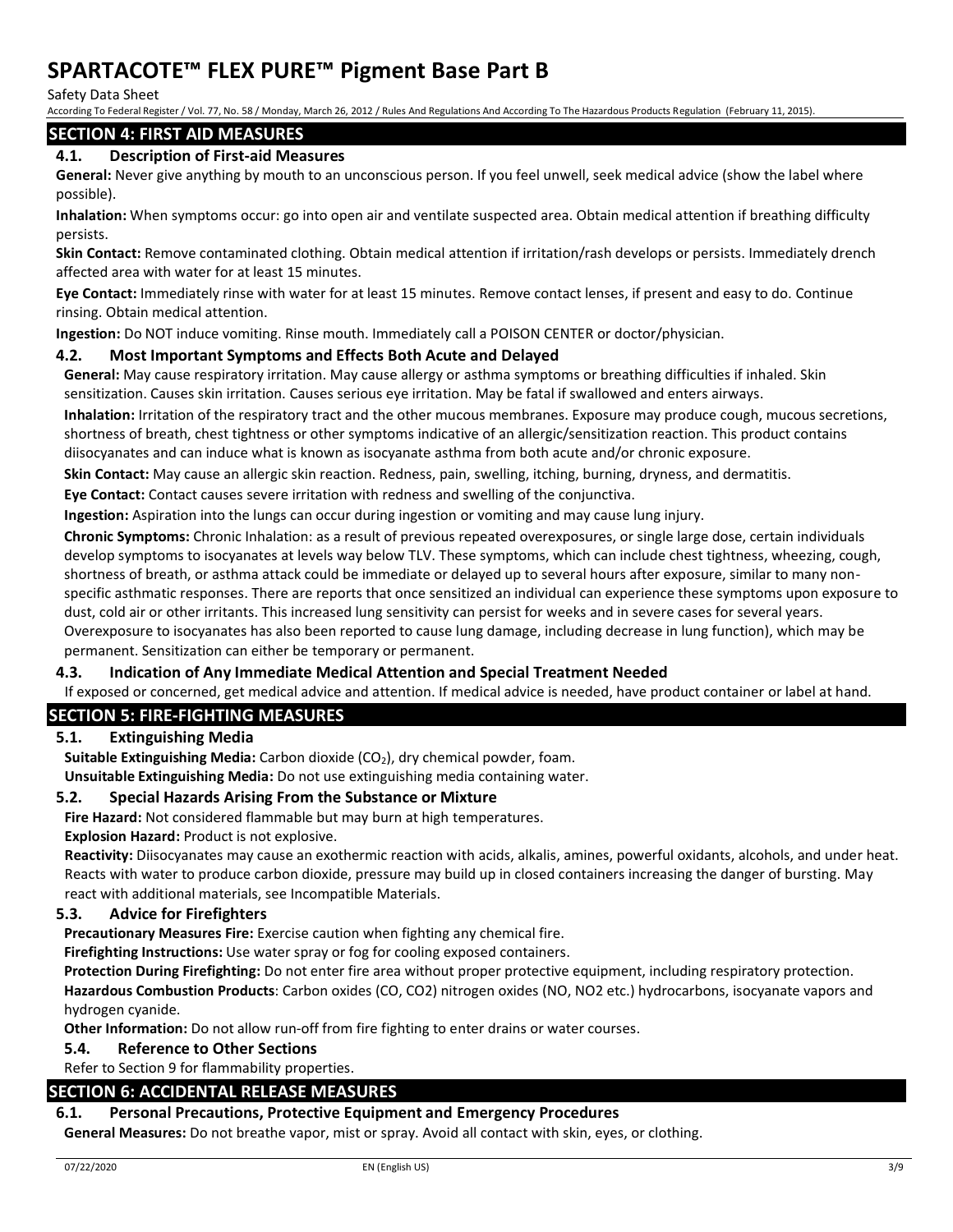#### Safety Data Sheet

According To Federal Register / Vol. 77, No. 58 / Monday, March 26, 2012 / Rules And Regulations And According To The Hazardous Products Regulation (February 11, 2015).

#### **6.1.1. For Non-Emergency Personnel**

**Protective Equipment:** Use appropriate personal protective equipment (PPE).

**Emergency Procedures:** Evacuate unnecessary personnel.

#### **6.1.2. For Emergency Personnel**

**Protective Equipment:** Equip cleanup crew with proper protection.

**Emergency Procedures:** Upon arrival at the scene, a first responder is expected to recognize the presence of dangerous goods, protect oneself and the public, secure the area, and call for the assistance of trained personnel as soon as conditions permit. Ventilate area.

### **6.2. Environmental Precautions**

Prevent entry to sewers and public waters. Avoid release to the environment.

## **6.3. Methods and Materials for Containment and Cleaning Up**

**For Containment:** Contain any spills with dikes or absorbents to prevent migration and entry into sewers or streams.

**Methods for Cleaning Up:** Clean up spills immediately and dispose of waste safely. Transfer spilled material to a suitable container for disposal. Contact competent authorities after a spill.

#### **6.4. Reference to Other Sections**

See Section 8 for exposure controls and personal protection and Section 13 for disposal considerations.

## **SECTION 7: HANDLING AND STORAGE**

## **7.1. Precautions for Safe Handling**

**Additional Hazards When Processed:** Do not breathe vapors, mists, or dusts. Use adequate ventilation to keep airborne isocyanate levels below the exposure limits. Wear respiratory protection if material is heated, sprayed, used in a confined space, or if the exposure limit is exceeded. Warning properties (irritation of the eyes, nose and throat or odor are not adequate to prevent overexposure from inhalation. This material can produce asthmatic sensitization upon either single inhalation exposure to a relatively high concentration or upon repeated inhalation exposures to lower concentrations. Individuals with lung or breathing problems or prior allergic reactions to isocyanates must not be exposed to vapor or spray mist. Avoid contact with skin and eyes. Wear appropriate eye and skin protection. Wash thoroughly after handling. Do not breathe smoke and gases created by overheating or burning this material. Decomposition products can be highly toxic and irritating.

**Precautions for Safe Handling:** Avoid contact with skin, eyes and clothing. Wash hands and other exposed areas with mild soap and water before eating, drinking or smoking and when leaving work. Avoid breathing vapors, mist, spray.

**Hygiene Measures:** Handle in accordance with good industrial hygiene and safety procedures.

### **7.2. Conditions for Safe Storage, Including Any Incompatibilities**

**Technical Measures:** Comply with applicable regulations.

**Storage Conditions:** Keep container closed when not in use. Store in a dry, cool place. Keep/Store away from direct sunlight, extremely high or low temperatures and incompatible materials. Store locked up/in a secure area.

**Incompatible Materials:** Acids. Humidity. Alcohols. Amines. Bases. Water.

### **7.3. Specific End Use(s)**

Decorative coating.

## **SECTION 8: EXPOSURE CONTROLS/PERSONAL PROTECTION**

## **8.1. Control Parameters**

For substances listed in section 3 that are not listed here, there are no established exposure limits from the manufacturer, supplier, importer, or the appropriate advisory agency including: ACGIH (TLV), AIHA (WEEL), NIOSH (REL), OSHA (PEL), or Canadian provincial governments.

| Propanol, 1(or 2)-(2-methoxymethylethoxy)-, acetate (88917-22-0) |                                   |                                                         |  |  |
|------------------------------------------------------------------|-----------------------------------|---------------------------------------------------------|--|--|
| <b>Ontario</b>                                                   | OEL STEL (mg/m <sup>3</sup> )     | 1164 mg/m <sup>3</sup>                                  |  |  |
| <b>Ontario</b>                                                   | OEL STEL (ppm)                    | $150$ ppm                                               |  |  |
| Ontario                                                          | OEL TWA (mg/m <sup>3</sup> )      | 776 mg/m <sup>3</sup>                                   |  |  |
| <b>Ontario</b>                                                   | OEL TWA (ppm)                     | 100 ppm                                                 |  |  |
| Hexamethylene diisocyanate (822-06-0)                            |                                   |                                                         |  |  |
| <b>USA ACGIH</b>                                                 | ACGIH TWA (ppm)                   | $0.005$ ppm                                             |  |  |
| <b>USA ACGIH</b>                                                 | Biological Exposure Indices (BEI) | 15 µg/g Kreatinin Parameter: 1,6-Hexamethylenediamine   |  |  |
|                                                                  |                                   | with hydrolysis - Medium: urine - Sampling time: end of |  |  |
|                                                                  |                                   | shift (nonspecific)                                     |  |  |
| <b>USA NIOSH</b>                                                 | NIOSH REL (TWA) $(mg/m3)$         | 0.035 mg/m <sup>3</sup>                                 |  |  |
| 07/22/2020                                                       | EN (English US)                   | 4/9                                                     |  |  |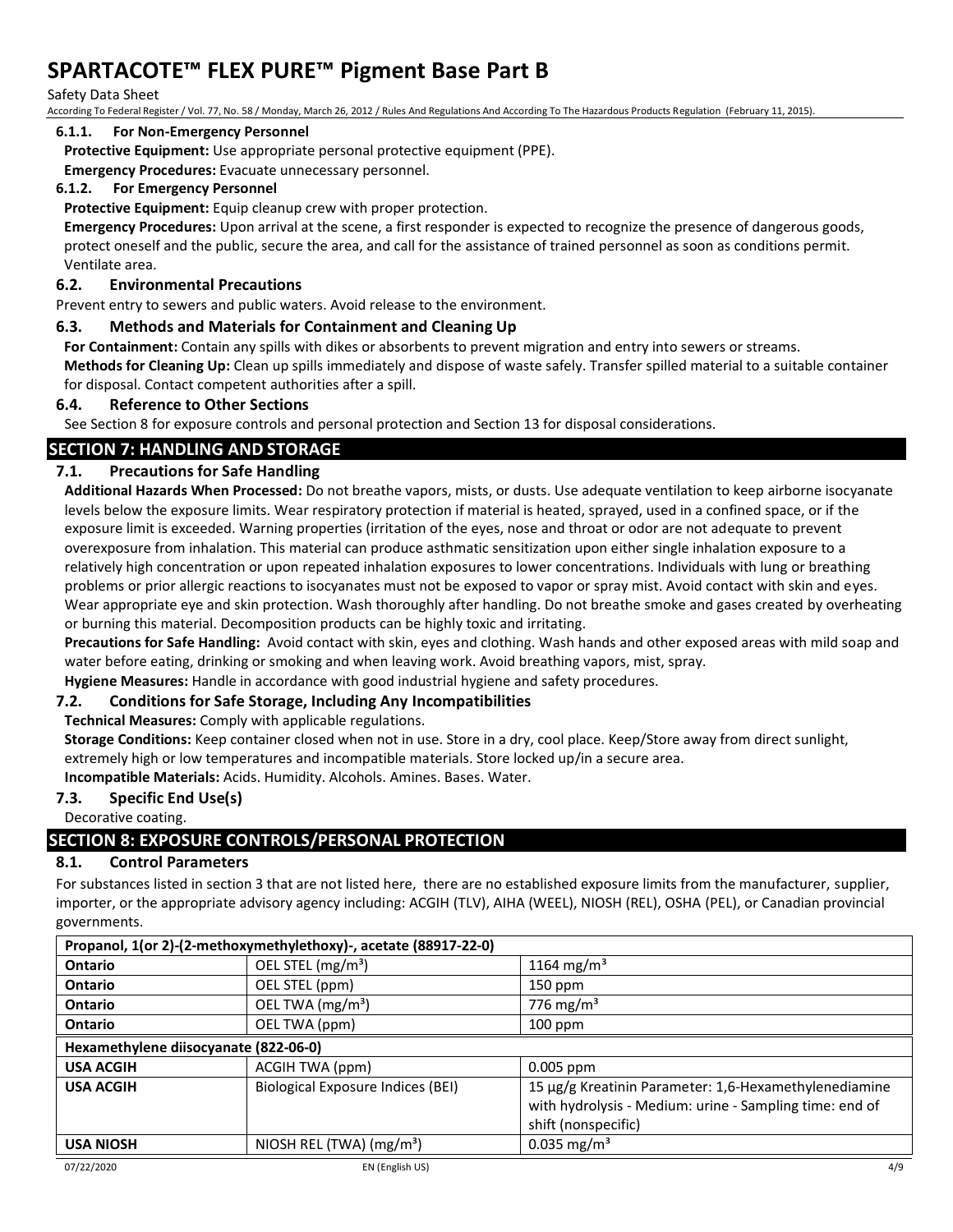#### Safety Data Sheet

According To Federal Register / Vol. 77, No. 58 / Monday, March 26, 2012 / Rules And Regulations And According To The Hazardous Products Regulation (February 11, 2015).

| <b>USA NIOSH</b>                   | NIOSH REL (TWA) (ppm)                    | 0.005 ppm                                                 |
|------------------------------------|------------------------------------------|-----------------------------------------------------------|
| <b>USA NIOSH</b>                   | NIOSH REL (ceiling) (mg/m <sup>3</sup> ) | $0.14$ mg/m <sup>3</sup>                                  |
| <b>USA NIOSH</b>                   | NIOSH REL (ceiling) (ppm)                | $0.02$ ppm                                                |
| <b>Alberta</b>                     | OEL TWA (mg/m <sup>3</sup> )             | 0.03 mg/m <sup>3</sup>                                    |
| <b>Alberta</b>                     | OEL TWA (ppm)                            | 0.005 ppm                                                 |
| <b>British Columbia</b>            | OEL Ceiling (ppm)                        | $0.01$ ppm                                                |
| <b>British Columbia</b>            | OEL TWA (ppm)                            | 0.005 ppm                                                 |
| <b>Manitoba</b>                    | OEL TWA (ppm)                            | 0.005 ppm                                                 |
| <b>New Brunswick</b>               | OEL TWA (mg/m <sup>3</sup> )             | 0.034 mg/m <sup>3</sup>                                   |
| <b>New Brunswick</b>               | OEL TWA (ppm)                            | 0.005 ppm                                                 |
| <b>Newfoundland &amp; Labrador</b> | OEL TWA (ppm)                            | 0.005 ppm                                                 |
| Nova Scotia                        | OEL TWA (ppm)                            | $0.005$ ppm                                               |
| <b>Nunavut</b>                     | OEL STEL (ppm)                           | 0.015 ppm                                                 |
| <b>Nunavut</b>                     | OEL TWA (ppm)                            | 0.005 ppm                                                 |
| <b>Northwest Territories</b>       | OEL STEL (ppm)                           | 0.015 ppm                                                 |
| <b>Northwest Territories</b>       | OEL TWA (ppm)                            | 0.005 ppm                                                 |
| Ontario                            | OEL Ceiling (ppm)                        | 0.02 ppm (designated substances regulation (Isocyanates,  |
|                                    |                                          | organic compounds (Hexamethylene diisocyanate (HDI))      |
| Ontario                            | OEL TWA (ppm)                            | 0.005 ppm (designated substances regulation (Isocyanates, |
|                                    |                                          | organic compounds)                                        |
|                                    |                                          | 0.005 ppm (applies to workplaces to which the designated  |
|                                    |                                          | substances regulation does not apply)                     |
| <b>Prince Edward Island</b>        | OEL TWA (ppm)                            | 0.005 ppm                                                 |
| Québec                             | VEMP ( $mg/m3$ )                         | 0.034 mg/m <sup>3</sup>                                   |
| Québec                             | VEMP (ppm)                               | 0.005 ppm                                                 |
| Saskatchewan                       | OEL STEL (ppm)                           | 0.015 ppm                                                 |
| Saskatchewan                       | OEL TWA (ppm)                            | 0.005 ppm                                                 |

## **8.2. Exposure Controls**

**Appropriate Engineering Controls:** Emergency eye wash fountains and safety showers should be available in the immediate vicinity of any potential exposure. Ensure adequate ventilation, especially in confined areas. Ensure all national/local regulations are observed.

**Personal Protective Equipment:** Gloves. Protective clothing. Protective goggles. Insufficient ventilation: wear respiratory protection.



**Materials for Protective Clothing:** Chemically resistant materials and fabrics.

**Hand Protection:** Wear protective gloves.

**Eye and Face Protection:** Chemical safety goggles.

**Skin and Body Protection:** Wear suitable protective clothing.

**Respiratory Protection:** If exposure limits are exceeded or irritation is experienced, approved respiratory protection should be worn. In case of inadequate ventilation, oxygen deficient atmosphere, or where exposure levels are not known wear approved respiratory protection.

**Other Information:** When using, do not eat, drink or smoke.

| SECTION 9: PHYSICAL AND CHEMICAL PROPERTIES                          |               |  |  |  |  |
|----------------------------------------------------------------------|---------------|--|--|--|--|
| <b>Information on Basic Physical and Chemical Properties</b><br>9.1. |               |  |  |  |  |
| <b>Physical State</b>                                                | Liauid        |  |  |  |  |
| Appearance                                                           | Not available |  |  |  |  |
| Odor                                                                 | Not available |  |  |  |  |
| <b>Odor Threshold</b>                                                | Not available |  |  |  |  |
| рH                                                                   | Not available |  |  |  |  |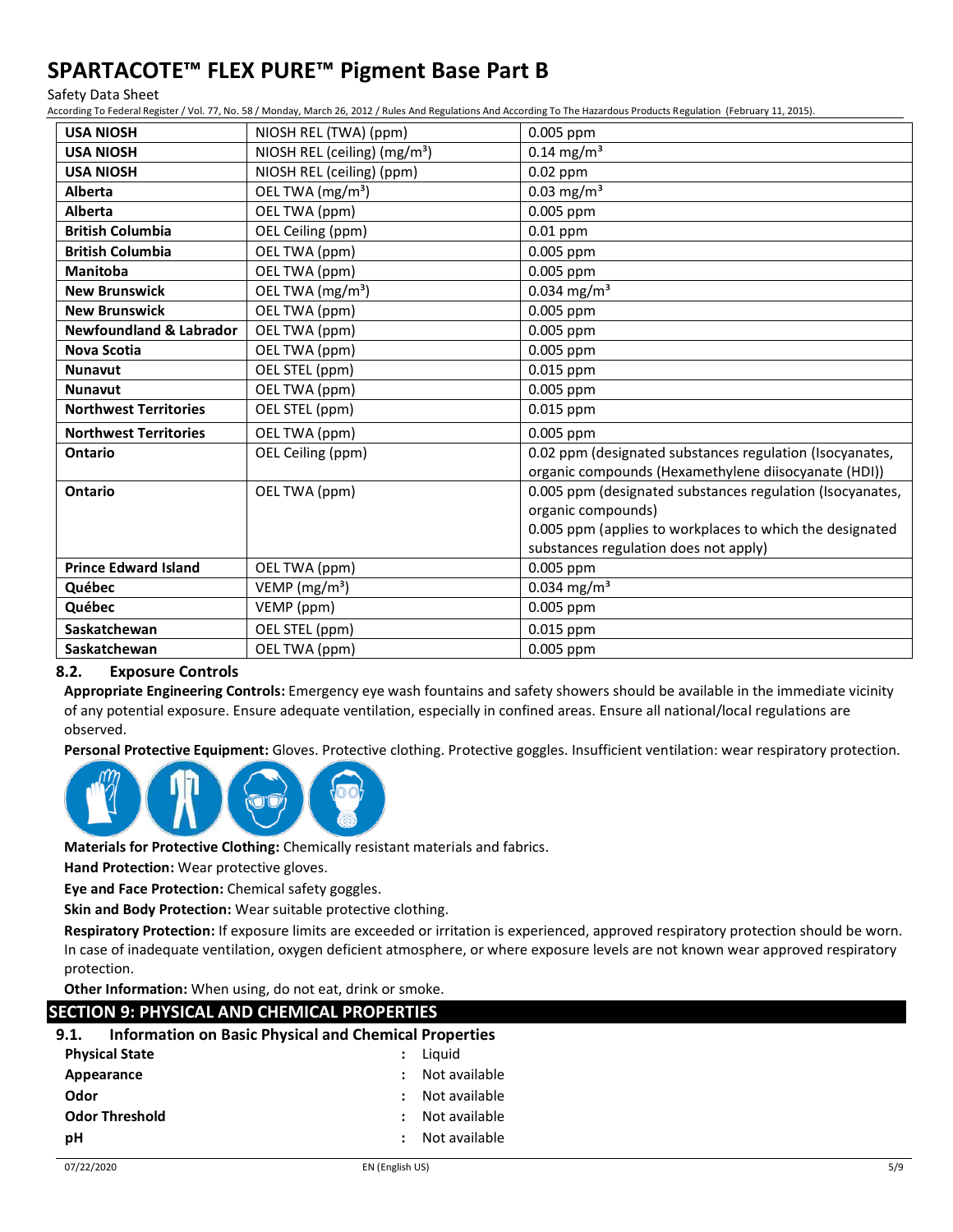Safety Data Sheet

According To Federal Register / Vol. 77, No. 58 / Monday, March 26, 2012 / Rules And Regulations And According To The Hazardous Products Regulation (February 11, 2015).

| <b>Evaporation Rate</b>                       | $\ddot{\cdot}$ | Not available        |
|-----------------------------------------------|----------------|----------------------|
| <b>Melting Point</b>                          | $\ddot{\cdot}$ | Not available        |
| <b>Freezing Point</b>                         | $\ddot{\cdot}$ | Not available        |
| <b>Boiling Point</b>                          | $\ddot{\cdot}$ | 241.11 °C (466 °F)   |
| <b>Flash Point</b>                            | $\ddot{\cdot}$ | 102.8 °C (217.04 °F) |
| <b>Auto-ignition Temperature</b>              | $\ddot{\cdot}$ | Not available        |
| <b>Decomposition Temperature</b>              | ÷              | Not available        |
| Flammability (solid, gas)                     | $\ddot{\cdot}$ | Not applicable       |
| Lower Flammable Limit                         | $\ddot{\cdot}$ | Not available        |
| Upper Flammable Limit                         | $\ddot{\cdot}$ | Not available        |
| <b>Vapor Pressure</b>                         | $\ddot{\cdot}$ | Not available        |
| <b>Relative Vapor Density at 20°C</b>         | $\ddot{\cdot}$ | Not available        |
| <b>Relative Density</b>                       | $\ddot{\cdot}$ | Not available        |
| <b>Specific Gravity</b>                       | ÷              | 1.104                |
| Solubility                                    | $\ddot{\cdot}$ | Not available        |
| <b>Partition Coefficient: N-Octanol/Water</b> | ÷              | Not available        |
| <b>Viscosity</b>                              | $\ddot{\cdot}$ | Not available        |
|                                               |                |                      |

## **SECTION 10: STABILITY AND REACTIVITY**

**10.1. Reactivity:** Diisocyanates may cause an exothermic reaction with acids, alkalis, amines, powerful oxidants, alcohols, and under heat. Reacts with water to produce carbon dioxide, pressure may build up in closed containers increasing the danger of bursting. May react with additional materials, see Incompatible Materials.

**10.2. Chemical Stability:** Stable under recommended handling and storage conditions (see section 7).

**10.3. Possibility of Hazardous Reactions:** May polymerize on contact with moisture/water, materials that react with isocyanates and temperatures above 93°C (199.4°F).

**10.4. Conditions to Avoid:** Direct sunlight, extremely high or low temperatures, and incompatible materials.

**10.5. Incompatible Materials:** Acids. Humidity. Alcohols. Amines. Bases. Water.

**10.6. Hazardous Decomposition Products:** Thermal decomposition generates: Carbon dioxide (CO2), carbon monoxide (CO), oxides of nitrogen (NOx), dense black smoke, isocyanates, isocyanic acid, hydrogen cyanide.

## **SECTION 11: TOXICOLOGICAL INFORMATION**

### **11.1. Information on Toxicological Effects - Product**

**Acute Toxicity (Oral):** Not classified

**Acute Toxicity (Dermal):** Not classified

**Acute Toxicity (Inhalation):** Not classified

**LD50 and LC50 Data:** Not available

**Skin Corrosion/Irritation:** Causes skin irritation.

**Eye Damage/Irritation:** Causes serious eye irritation.

**Respiratory or Skin Sensitization:** May cause an allergy or asthma symptoms or breathing difficulties if inhaled. May cause an allergic skin reaction.

**Germ Cell Mutagenicity:** Not classified

**Carcinogenicity:** Not classified

**Specific Target Organ Toxicity (Repeated Exposure):** Not classified

**Reproductive Toxicity:** Not classified

**Specific Target Organ Toxicity (Single Exposure):** May cause respiratory irritation.

**Aspiration Hazard:** May be fatal if swallowed and enters airways.

**Symptoms/Injuries After Inhalation:** Irritation of the respiratory tract and the other mucous membranes. Exposure may produce cough, mucous secretions, shortness of breath, chest tightness or other symptoms indicative of an allergic/sensitization reaction. This product contains diisocyanates and can induce what is known as isocyanate asthma from both acute and/or chronic exposure. **Symptoms/Injuries After Skin Contact:** May cause an allergic skin reaction. Redness, pain, swelling, itching, burning, dryness, and dermatitis.

**Symptoms/Injuries After Eye Contact:** Contact causes severe irritation with redness and swelling of the conjunctiva.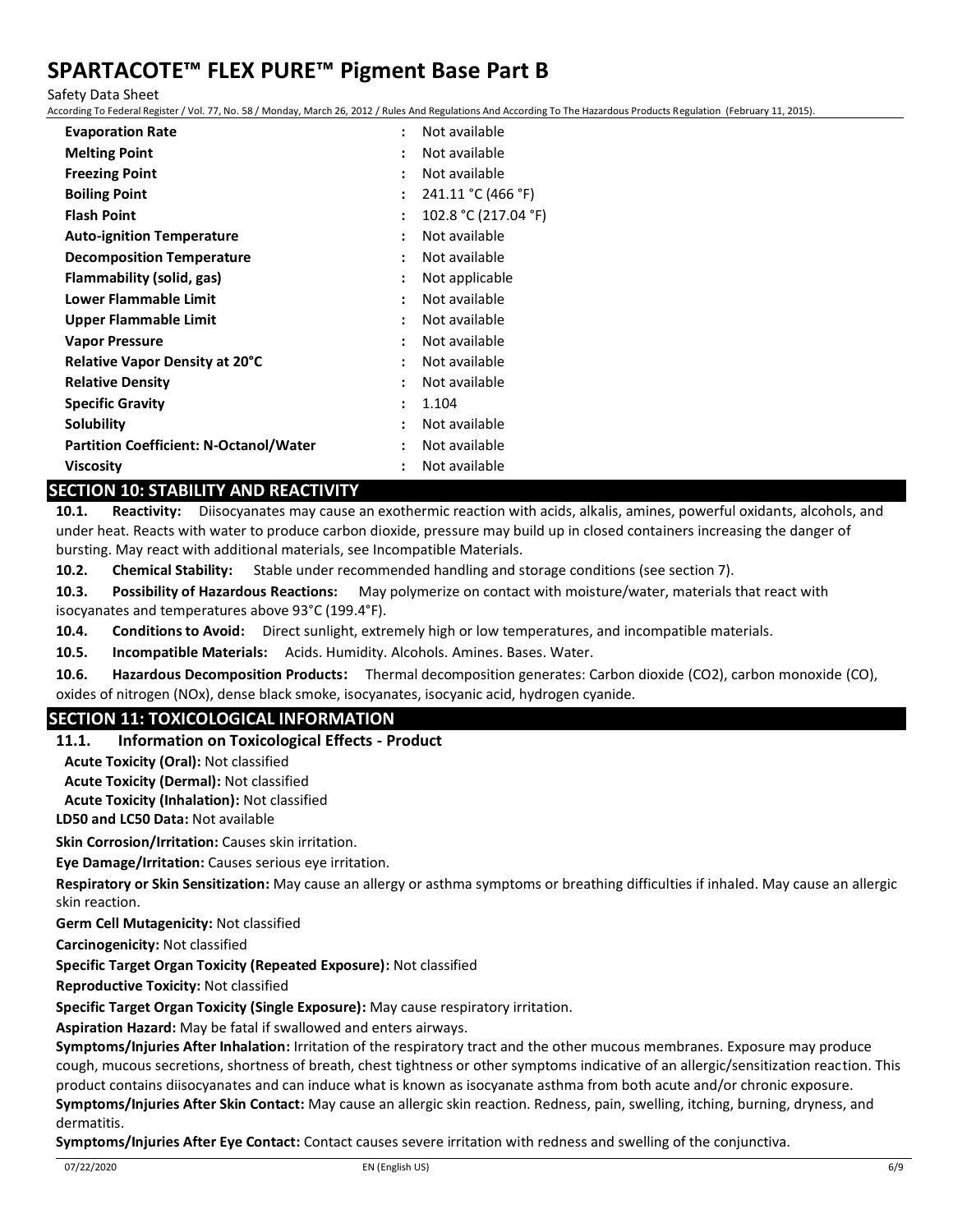Safety Data Sheet

According To Federal Register / Vol. 77, No. 58 / Monday, March 26, 2012 / Rules And Regulations And According To The Hazardous Products Regulation (February 11, 2015).

**Symptoms/Injuries After Ingestion:** Aspiration into the lungs can occur during ingestion or vomiting and may cause lung injury. **Chronic Symptoms:** Chronic Inhalation: as a result of previous repeated overexposures, or single large dose, certain individuals develop symptoms to isocyanates at levels way below TLV. These symptoms, which can include chest tightness, wheezing, cough, shortness of breath, or asthma attack could be immediate or delayed up to several hours after exposure, similar to many non-specific asthmatic responses. There are reports that once sensitized an individual can experience these symptoms upon exposure to dust, cold air or other irritants. This increased lung sensitivity can persist for weeks and in severe cases for several years. Overexposure to isocyanates has also been reported to cause lung damage, including decrease in lung function), which may be permanent. Sensitization can either be temporary or permanent.

## **11.2. Information on Toxicological Effects - Ingredient(s)**

#### **LD50 and LC50 Data:**

| Propanol, 1(or 2)-(2-methoxymethylethoxy)-, acetate (88917-22-0) |                                              |  |
|------------------------------------------------------------------|----------------------------------------------|--|
| ATE US/CA (oral)                                                 | 500.00 mg/kg body weight                     |  |
| Hexamethylene diisocyanate homopolymer (28182-81-2)              |                                              |  |
| <b>LC50 Inhalation Rat</b>                                       | 18500 mg/m <sup>3</sup> (Exposure time: 1 h) |  |
| <b>LC50 Inhalation Rat</b>                                       | 4.625 mg/l/4h                                |  |
| Hexamethylene diisocyanate (822-06-0)                            |                                              |  |
| LD50 Oral Rat                                                    | 959 mg/kg                                    |  |
| <b>LD50 Dermal Rat</b>                                           | > 7000 mg/kg                                 |  |
| <b>LD50 Dermal Rabbit</b>                                        | 593 $mg/kg$                                  |  |
| <b>LC50 Inhalation Rat</b>                                       | $0.124$ mg/l/4h                              |  |
| <b>LC50 Inhalation Rat</b>                                       | $22$ ppm/4h                                  |  |

## **SECTION 12: ECOLOGICAL INFORMATION**

#### **12.1. Toxicity**

**Ecology - General:** Harmful to aquatic life with long lasting effects.

| Hexamethylene diisocyanate (822-06-0) |                                                                       |  |  |
|---------------------------------------|-----------------------------------------------------------------------|--|--|
| LC50 Fish 1                           | 26.1 mg/l (Exposure time: 96 h - Species: Brachydanio rerio [static]) |  |  |
| ErC50 (algae)                         | $89.1 \,\mathrm{mg/l}$                                                |  |  |

#### **12.2. Persistence and Degradability**

**SPARTACOTE™ FLEX PURE™ Pigment Base Part B Persistence and Degradability** May cause long-term adverse effects in the environment.

## **12.3. Bioaccumulative Potential**

**SPARTACOTE™ FLEX PURE™ Pigment Base Part B**

**Bioaccumulative Potential** Not established.

12.4. Mobility in Soil Not available

### **12.5. Other Adverse Effects**

**Other Information:** Avoid release to the environment.

### **SECTION 13: DISPOSAL CONSIDERATIONS**

### **13.1. Waste treatment methods**

**Waste Disposal Recommendations:** Dispose of contents/container in accordance with local, regional, national, territorial, provincial, and international regulations.

**Ecology - Waste Materials:** Avoid release to the environment. This material is hazardous to the aquatic environment. Keep out of sewers and waterways.

## **SECTION 14: TRANSPORT INFORMATION**

The shipping description(s) stated herein were prepared in accordance with certain assumptions at the time the SDS was authored, and can vary based on a number of variables that may or may not have been known at the time the SDS was issued.

- **14.1. In Accordance with DOT** Not regulated for transport
- **14.2. In Accordance with IMDG** Not regulated for transport
- 14.3. In Accordance with IATA Not regulated for transport
- 14.4. In Accordance with TDG Not regulated for transport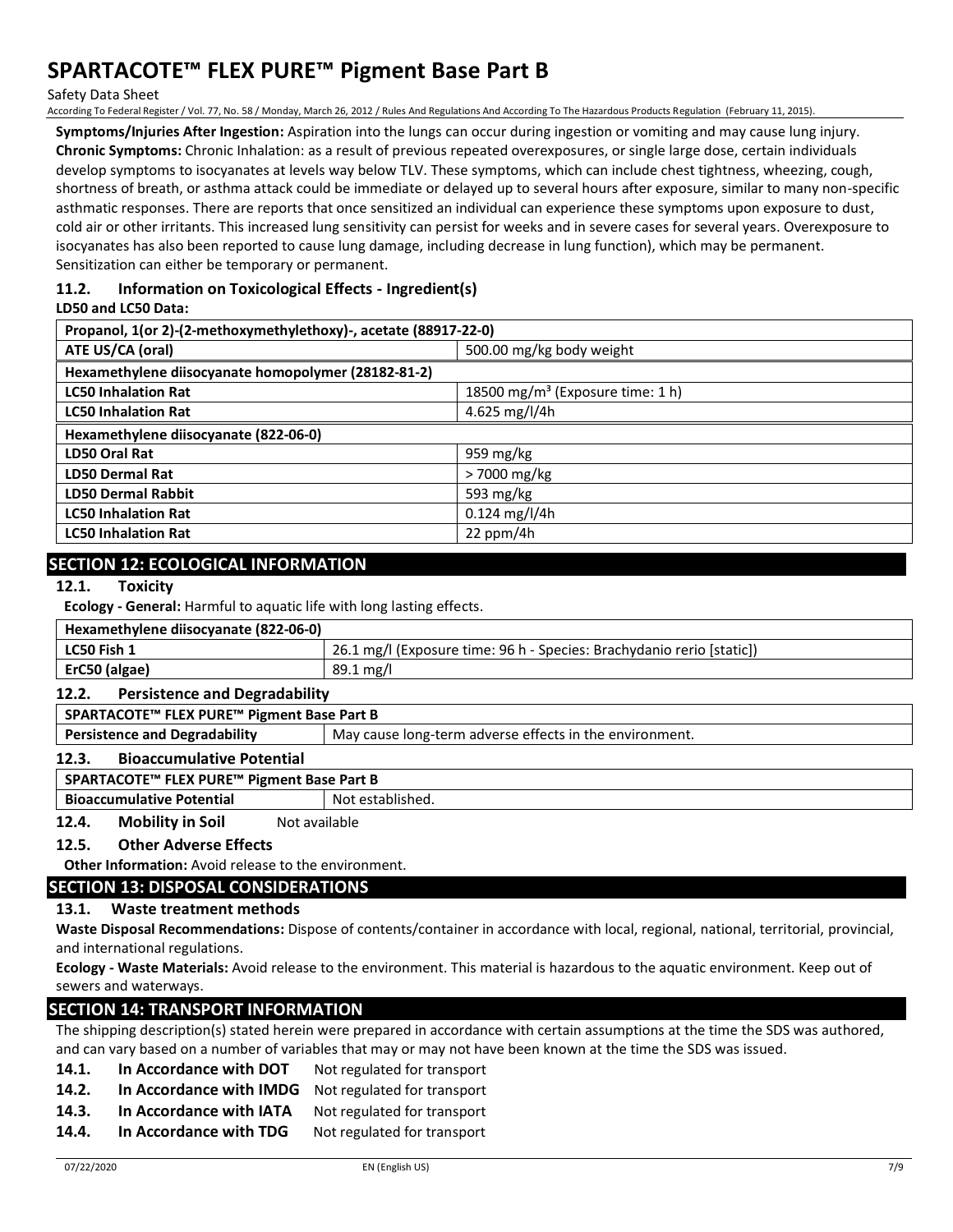Safety Data Sheet

According To Federal Register / Vol. 77, No. 58 / Monday, March 26, 2012 / Rules And Regulations And According To The Hazardous Products Regulation (February 11, 2015).

| 15.1.                                               | <b>US Federal Regulations</b>                                                  |                                                                                                                       |                                                                                       |  |  |
|-----------------------------------------------------|--------------------------------------------------------------------------------|-----------------------------------------------------------------------------------------------------------------------|---------------------------------------------------------------------------------------|--|--|
|                                                     |                                                                                |                                                                                                                       |                                                                                       |  |  |
|                                                     | SPARTACOTE™ FLEX PURE™ Pigment Base Part B                                     |                                                                                                                       |                                                                                       |  |  |
|                                                     | <b>SARA Section 311/312 Hazard Classes</b>                                     |                                                                                                                       | Health hazard - Specific target organ toxicity (single or repeated                    |  |  |
|                                                     |                                                                                |                                                                                                                       | exposure)                                                                             |  |  |
|                                                     |                                                                                |                                                                                                                       | Health hazard - Respiratory or skin sensitization                                     |  |  |
|                                                     |                                                                                |                                                                                                                       | Health hazard - Skin corrosion or Irritation                                          |  |  |
|                                                     |                                                                                |                                                                                                                       | Health hazard - Serious eye damage or eye irritation                                  |  |  |
|                                                     |                                                                                |                                                                                                                       | Health hazard - Aspiration hazard                                                     |  |  |
|                                                     | Propanol, 1(or 2)-(2-methoxymethylethoxy)-, acetate (88917-22-0)               |                                                                                                                       |                                                                                       |  |  |
|                                                     | Listed on the United States TSCA (Toxic Substances Control Act) inventory      |                                                                                                                       |                                                                                       |  |  |
|                                                     | <b>EPA TSCA Regulatory Flag</b>                                                |                                                                                                                       | PMN - PMN - indicates a commenced PMN substance.                                      |  |  |
|                                                     | Hexamethylene diisocyanate homopolymer (28182-81-2)                            |                                                                                                                       |                                                                                       |  |  |
|                                                     | Listed on the United States TSCA (Toxic Substances Control Act) inventory      |                                                                                                                       |                                                                                       |  |  |
|                                                     | <b>EPA TSCA Regulatory Flag</b>                                                |                                                                                                                       | XU - XU - indicates a substance exempt from reporting under the                       |  |  |
|                                                     |                                                                                |                                                                                                                       | Chemical Data Reporting Rule, (40 CFR 711).                                           |  |  |
|                                                     | Hexamethylene diisocyanate (822-06-0)                                          |                                                                                                                       |                                                                                       |  |  |
|                                                     | Listed on the United States TSCA (Toxic Substances Control Act) inventory      |                                                                                                                       |                                                                                       |  |  |
|                                                     | Subject to reporting requirements of United States SARA Section 313            |                                                                                                                       |                                                                                       |  |  |
| <b>CERCLA RQ</b>                                    |                                                                                |                                                                                                                       | 100 lb                                                                                |  |  |
|                                                     | 1%<br><b>SARA Section 313 - Emission Reporting</b>                             |                                                                                                                       |                                                                                       |  |  |
|                                                     | 15.2.<br><b>US State Regulations</b>                                           |                                                                                                                       |                                                                                       |  |  |
|                                                     | Hexamethylene diisocyanate (822-06-0)                                          |                                                                                                                       |                                                                                       |  |  |
|                                                     | U.S. - Massachusetts - Right To Know List                                      |                                                                                                                       |                                                                                       |  |  |
|                                                     | U.S. - New Jersey - Right to Know Hazardous Substance List                     |                                                                                                                       |                                                                                       |  |  |
| 15.3.<br><b>Canadian Regulations</b>                |                                                                                |                                                                                                                       |                                                                                       |  |  |
|                                                     | Propanol, 1(or 2)-(2-methoxymethylethoxy)-, acetate (88917-22-0)               |                                                                                                                       |                                                                                       |  |  |
|                                                     | Listed on the Canadian DSL (Domestic Substances List)                          |                                                                                                                       |                                                                                       |  |  |
| Hexamethylene diisocyanate homopolymer (28182-81-2) |                                                                                |                                                                                                                       |                                                                                       |  |  |
|                                                     | Listed on the Canadian DSL (Domestic Substances List)                          |                                                                                                                       |                                                                                       |  |  |
| Hexamethylene diisocyanate (822-06-0)               |                                                                                |                                                                                                                       |                                                                                       |  |  |
|                                                     | Listed on the Canadian DSL (Domestic Substances List)                          |                                                                                                                       |                                                                                       |  |  |
|                                                     |                                                                                |                                                                                                                       | SECTION 16: OTHER INFORMATION, INCLUDING DATE OF PREPARATION OR LAST REVISION         |  |  |
|                                                     | <b>Date of Preparation or Latest</b>                                           | : 07/22/2020                                                                                                          |                                                                                       |  |  |
| <b>Revision</b>                                     |                                                                                |                                                                                                                       |                                                                                       |  |  |
|                                                     | <b>Other Information</b>                                                       |                                                                                                                       | : This document has been prepared in accordance with the SDS requirements of the OSHA |  |  |
|                                                     | Hazard Communication Standard 29 CFR 1910.1200 and Canada's Hazardous Products |                                                                                                                       |                                                                                       |  |  |
|                                                     | Regulations (HPR) SOR/2015-17.                                                 |                                                                                                                       |                                                                                       |  |  |
|                                                     | <b>GHS Full Text Phrases:</b>                                                  |                                                                                                                       |                                                                                       |  |  |
|                                                     | Acute Tox. 1 (Inhalation:vapor)                                                |                                                                                                                       | Acute toxicity (inhalation: vapor) Category 1                                         |  |  |
|                                                     | Acute Tox. 3 (Dermal)                                                          | Acute toxicity (dermal) Category 3                                                                                    |                                                                                       |  |  |
|                                                     | Acute Tox. 4<br>Acute toxicity (inhalation:dust, mist) Category 4              |                                                                                                                       |                                                                                       |  |  |
|                                                     | (Inhalation:dust, mist)                                                        |                                                                                                                       |                                                                                       |  |  |
|                                                     | Acute Tox. 4 (Oral)<br>Acute toxicity (oral) Category 4                        |                                                                                                                       |                                                                                       |  |  |
|                                                     | Aquatic Acute 3                                                                |                                                                                                                       | Hazardous to the aquatic environment - Acute Hazard Category 3                        |  |  |
|                                                     |                                                                                |                                                                                                                       |                                                                                       |  |  |
|                                                     | Asp. Tox. 1                                                                    |                                                                                                                       |                                                                                       |  |  |
|                                                     |                                                                                | Serious eye damage/eye irritation Category 1                                                                          |                                                                                       |  |  |
|                                                     | <b>Aquatic Chronic 3</b>                                                       | Hazardous to the aquatic environment - Chronic Hazard Category 3<br><b>Aspiration hazard Category 1</b><br>Eye Dam. 1 |                                                                                       |  |  |

 $\overline{\phantom{a}}$